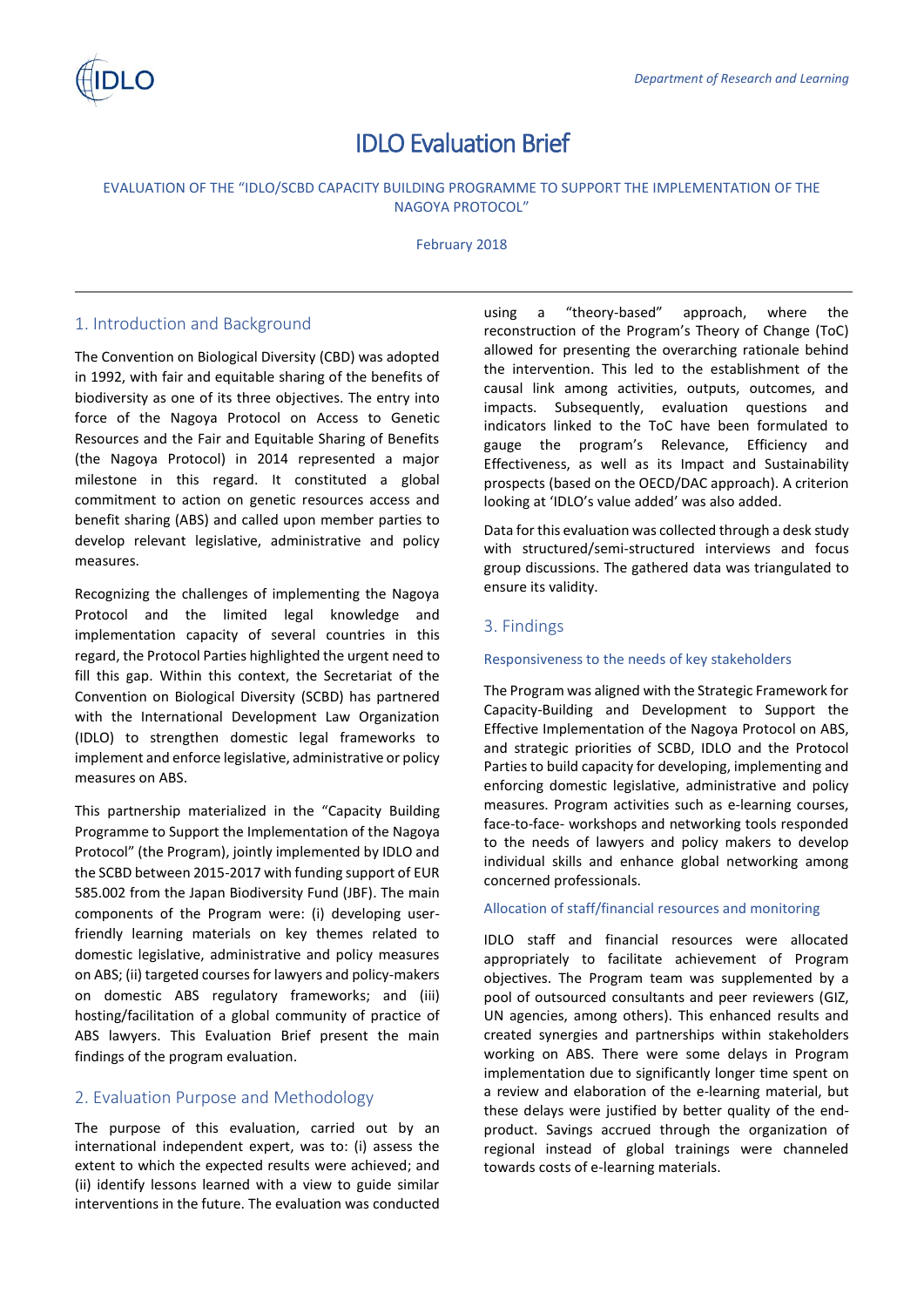

Monitoring at activity and output levels was carried out, allowing for analysis of how implemented processes supported the achievement of immediate results. Monitoring data at outcome and impact levels was more fragmented and there was no consistent reflection on the outcomes of Program support. This is a clear area for improvement of the Program.

#### Learning material designed in line with best practices

The Program succeeded in designing a quality capacity building package that includes e-learning sessions, face-toface workshops and online discussion platforms covering key themes and the latest knowledge related to the *establishment* of domestic ABS legislative, administrative and policy measures. However, the capacity building package did not cover issues that are relevant for the actual *implementation* of adopted ABS measures. Another weakness of the learning material, as perceived by training participants, was its heavy focus on legal aspects of the Nagoya Protocol, making it difficult to follow for practitioners without legal background.

#### Individual capacity development of key stakeholders

The Program contributed to a satisfactory extent to the increased knowledge and ability of national lawyers and policy makers on ABS legislative, administrative and policy measures. The capacity building package was particularly important for countries/participants which are just entering the Nagoya Protocol implementation process. However, due to limited information on ways in which to implement such measures, the program was not seen as fully useful for those countries/participants that are already advanced in ABS issues and actual implementation. To fill this gap, the Program supported the creation of a network where experts could continue to discuss and interact on implementation issues. This should enable them to generate and exchange knowledge on aspects that could not be fully covered by the capacity building package.

#### Access to the global community of practice

The Program shows limited results in terms of its contribution to increased access of ABS stakeholders to the global community of practice. The intervention made considerable investments to stir knowledge exchange through Facebook. However, the majority of trainees did not see it as an effective platform for networking and obtaining information on ABS-related issues. Stakeholders noted that Facebook, as a broad social network, did not prove to be a suitable interface for information sharing on specialized technical topics. The Program team also facilitated occasional webinars as means for exchange of updates and information, but the utility of this tool has been low. While some experts from Latin America created a WhatsApp group for information sharing, the evaluation could not establish the actual utilization of this group. Tools such as the Newsletter and website were considered useful information sources although they served as oneway communication channels. Generally, despite efforts of the Program to facilitate cross-regional exchange and networking, there was little success in this regard.

#### Improvement of national capacities

Program activities in support of the lawyers and policy makers dealing with ABS issues improved, to a certain degree, national capacities to design legislative, administrative and policy measures to implement the Nagoya Protocol. The Program managed to select a pool of relevant practitioners from participating countries, ensuring that capacity building support targets people working on drafting and/or reviewing the ABS legislation and policies. Evidence of increased national capacity was found, for instance, in revisions and/or development of ABS legislation in countries such as India, Namibia and Vietnam. However, it was outside the scope of this evaluation to assess whether capacities have increased in all of the trainees' countries of origin. A common barrier to the application of newly acquired skills/knowledge was the lack of understanding on the part of policy makers as to why certain advancements were needed.

## Continuous development of legislative, policy and administrative measures

There is evidence of countries undertaking further steps for the development or revision of national ABS regulatory frameworks with a view to operationalize the Nagoya Protocol. It can be assumed that, in the long run, improved ABS measures and legislation will bring forward fair and equitable sharing of benefits from the utilization of genetic resources between those who use them and those that provide them.

#### 4. Conclusions

#### Relevance

The Program has been relevant as it addresses important institutional capacity challenges in line with the strategic priorities of key stakeholders including SCBD and IDLO. The capacity building package represented a rare opportunity for receiving much needed professional training on issues related to ABS and the Nagoya Protocol as there are not many other opportunities to get such training.

#### **Efficiency**

The Program was relatively cost-effective and used well the available human resources. Delays encountered in the initial phases of the Program were justified, as more time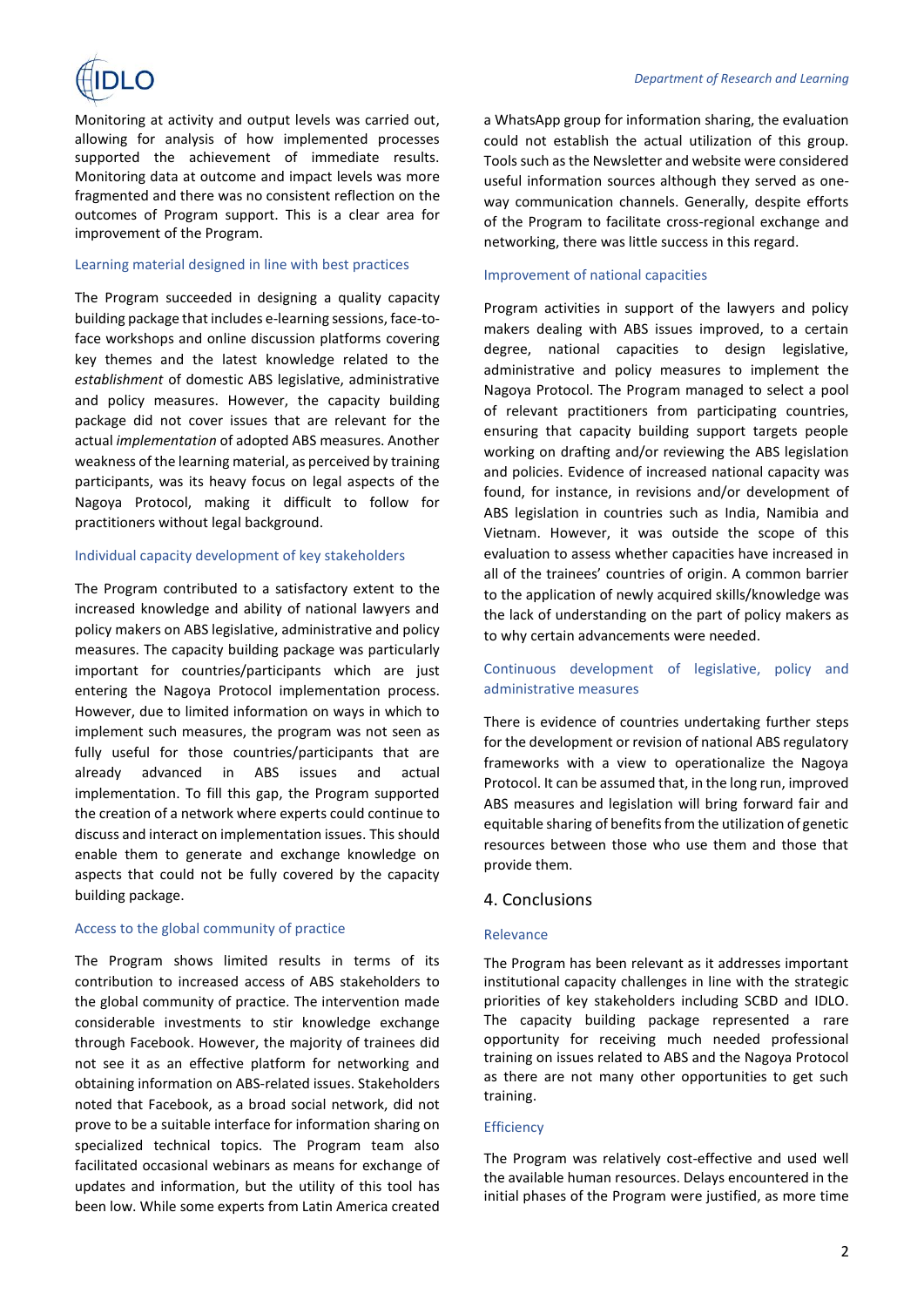

invested in the development of e-learning material resulted in more comprehensive resources for broader use than initially planned. The core project team was lean, with a large pool of external consultants and peerreviewers, which was seen a positive feature, enhancing partnerships and synergies among stakeholders active in ABS issues. However, the Program did not invest in more coherent monitoring of outcomes, which did not allow for a thorough reflection on progress made in all targeted countries. The internal monitoring component is identified as an area of improvement for similar Programs in the future.

#### Effectiveness

Based on the proxy data acquired, the Program's higherlevel results (i.e. outcome and above) are limited. The intervention provided an effective support to the establishment of comprehensive resources and trained selected national experts and practitioners on key themes such as knowledge/skills needed for the establishment of domestic ABS legislative, administrative and policy measures. However, the capacity building package did not cover areas essential for the actual implementation of policies and legislation relating to the Nagoya Protocol. Also, the Program did not succeed in maintaining a vibrant network of trained experts (addressing also post-training knowledge sharing).

#### Impact Prospects

If reaped, the results achieved within the Program, at all levels, have the potential to make a positive impact in terms of contributing to the development of (basic) ABS policies and legal systems to implement the Nagoya Protocol. This would require an intensive follow-up and continuous investment in capacities and knowledge of core teams working on ABS issues. There are examples of countries that succeeded in strengthening legislative and policy documents on ABS, due to, inter alia, the increased capacity of professionals working in this field (and their retention).

#### Sustainability Prospects

The sustainability of acquired knowledge and skills is naturally high at an individual level – among lawyers and policy makers participating in the course. However, sustainability prospects decrease at institutional and/or country level since individuals (and not institutions) were selected to partake in the Program capacity building efforts. There is a significant risk of losing these capacities, if staffing or personnel changes happen.

Produced training packages, particularly the e-learning material, provide a solid basis for continuous capacity building (and further development of the material for wider use) as foreseen by the Program partners. There is also intention by other national and international agencies to use the material in their capacity building efforts, which may foster sustainability of Program's results in the medium term. Further utilization of the produced materials will also depend on the level to which IDLO or SCBD will carry out the necessary updates of materials to ensure continued relevance, which would in turn ensure further use.

The Program's potential for longer term sustainability is diminished by the fact that the intervention did not create a global, institutionally embedded critical mass of experts/trainers who could replicate face-to-face trainings at country or international levels.

#### IDLO Value Added

Using IDLO's experience, the Program pioneered the production of systematic e-learning materials on key themes and issues relating to ABS and the Nagoya protocol and making it available for wider use. Moreover, the capacity building initiative leveraged interest and/or support from other development partners such as GIZ, UNDP, IUNC, UNEP.

#### 5. Recommendations

#### Operational Recommendations (O):

- O1 Explore innovative and incentive-based options for establishing and maintaining a dynamic global network/community of practice on the ABS and Nagoya Protocol which will be sought and valued by the relevant stakeholders because of its high functionality and utility;
- O2 To complement the e-learning, consider providing budget allocations for annual face-toface meetings of the network/global community of practice on the ABS and Nagoya Protocol to enhance its ownership and effectiveness;
- O3 Ensure that e-learning materials can be well utilized also by those with no legal background;
- O4 Ensure that cross-regional nature and implications of the Nagoya Protocol are well integrated in the e-learning materials;
- O5 Consider organizing Training of Trainers (ToT) at regional and/or global level, to ensure a possibility for replication of the trainings for those parties that use only the e-learning materials;
- O6 Embark on a detailed mapping of all ABS projects to identify synergies and complementarities. Subsequently, these shall be addressed within the training modules to enhance overall quality of the ABS implementation;
- O7 Continue systematic updates of training materials.